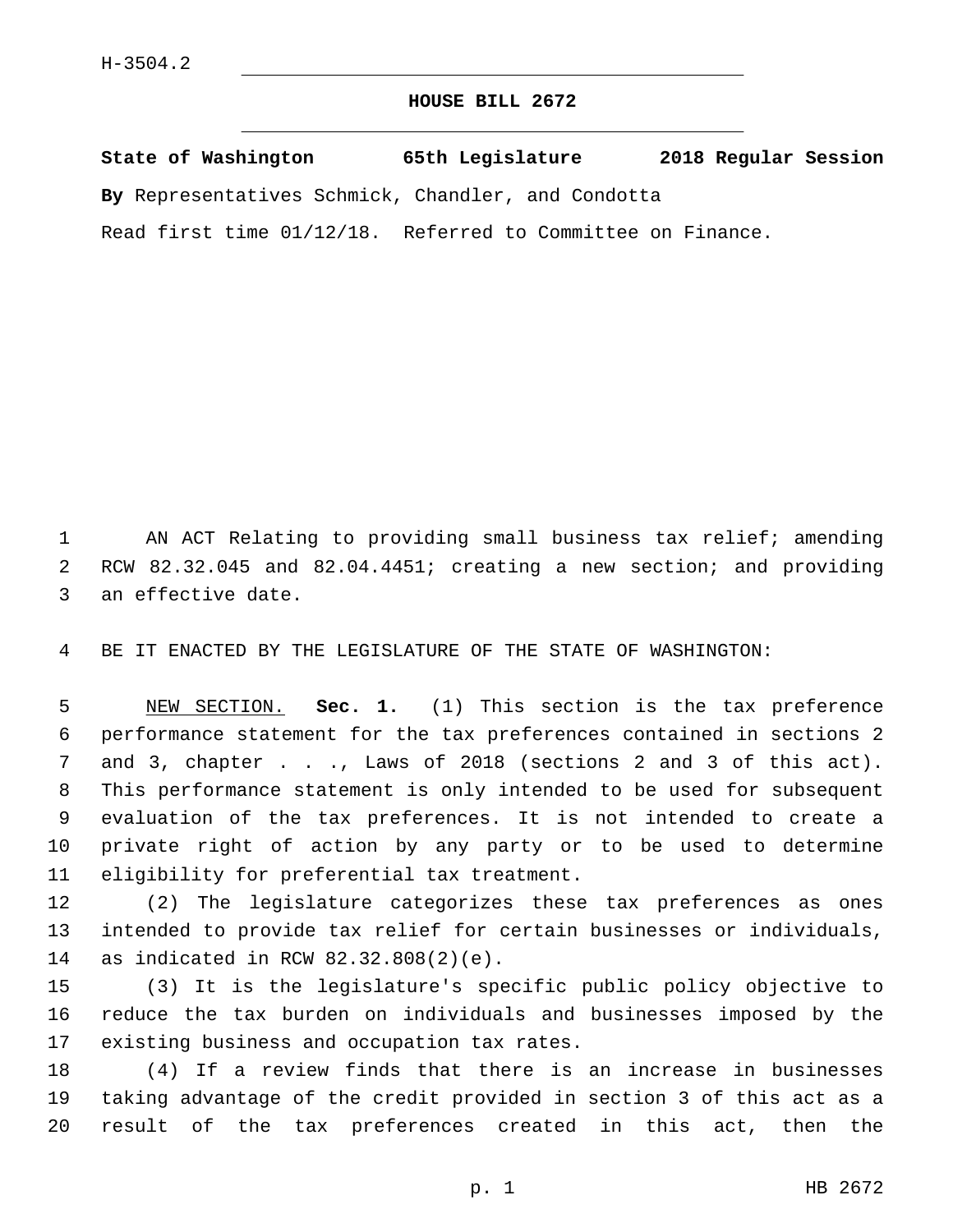legislature intends to extend the expiration date of these tax 2 preferences.

 (5) In order to obtain the data necessary to perform the review in subsection (4) of this section, the joint legislative audit and review committee may refer to any data collected by the state.

 **Sec. 2.** RCW 82.32.045 and 2010 1st sp.s. c 23 s 1103 are each 7 amended to read as follows:

 (1) Except as otherwise provided in this chapter, payments of the taxes imposed under chapters 82.04, 82.08, 82.12, 82.14, and 82.16 RCW, along with reports and returns on forms prescribed by the department, are due monthly within twenty-five days after the end of 12 the month in which the taxable activities occur.

 (2) The department of revenue may relieve any taxpayer or class of taxpayers from the obligation of remitting monthly and may require the return to cover other longer reporting periods, but in no event may returns be filed for a period greater than one year. For these taxpayers, tax payments are due on or before the last day of the month next succeeding the end of the period covered by the return.

 (3) The department of revenue may also require verified annual returns from any taxpayer, setting forth such additional information as it may deem necessary to correctly determine tax liability.

 (4) Notwithstanding subsections (1) and (2) of this section, the department may relieve any person of the requirement to file returns if the following conditions are met:

 (a) The person's value of products, gross proceeds of sales, or gross income of the business, from all business activities taxable 27 under chapter 82.04 RCW, is less than:

28 (i) ((Twenty-eight)) one hundred twenty-five thousand dollars per 29 year; or

30 (ii) ((Forty-six thousand six hundred sixty-seven)) One hundred 31 fifty thousand dollars per year for persons generating at least fifty percent of their taxable amount from activities taxable under RCW 82.04.255, 82.04.290(2)(a), and 82.04.285;

 (b) The person's gross income of the business from all activities taxable under chapter 82.16 RCW is less than twenty-four thousand 36 dollars per year; and

 (c) The person is not required to collect or pay to the department of revenue any other tax or fee which the department is 39 authorized to collect.